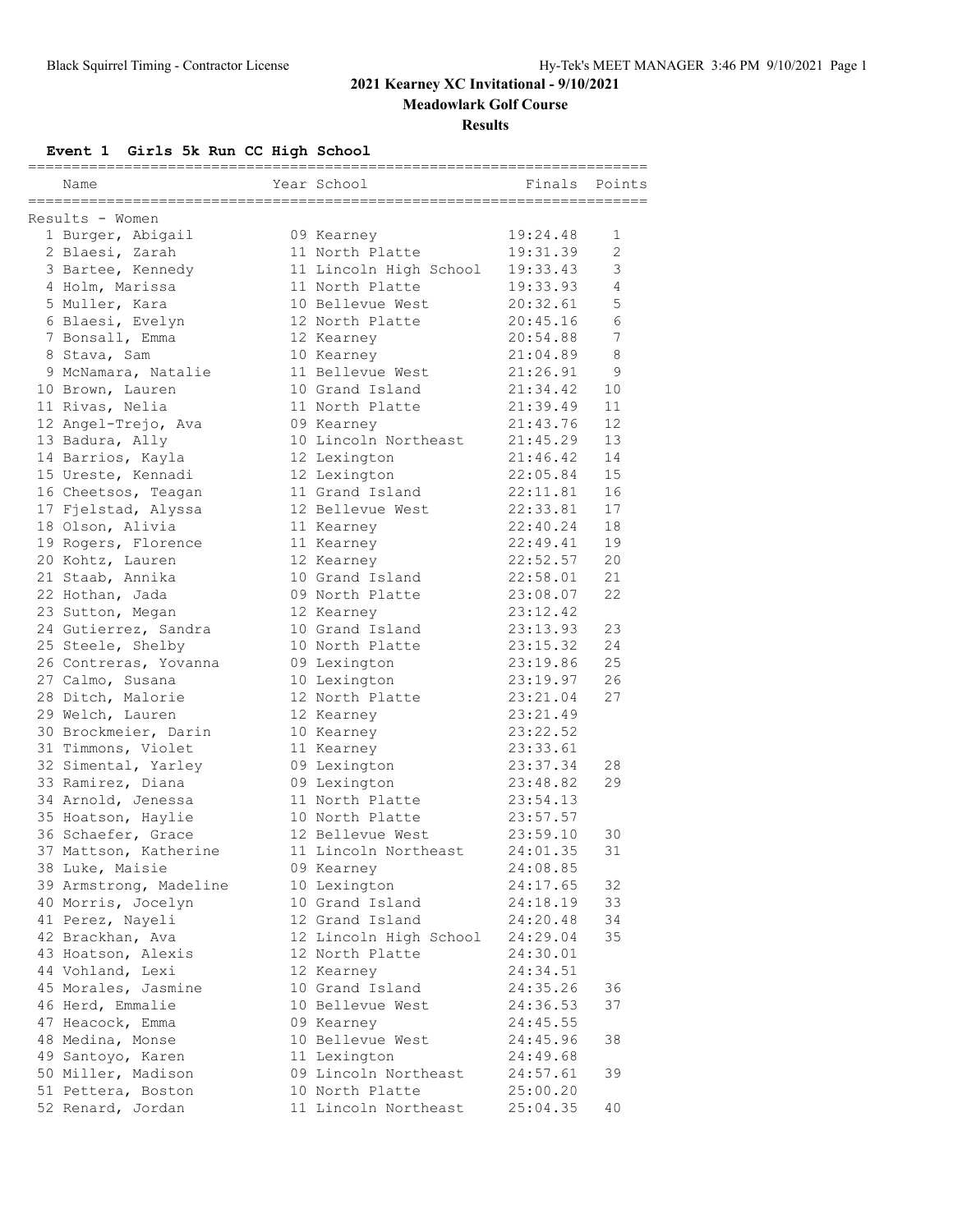**Meadowlark Golf Course**

#### **Results**

### **....Event 1 Girls 5k Run CC High School**

| 53 Barth, Brook           | 11 Kearney             | 25:05.64 |    |
|---------------------------|------------------------|----------|----|
| 54 Detweiler, Lana        | 10 Lincoln High School | 25:05.89 | 41 |
| 55 Puls, Sophia           | 11 Holdrege            | 25:20.63 |    |
| 56 Jochum, Katelynn       | 12 Kearney             | 25:20.65 |    |
| 57 Oltman, Amy            | 10 Bellevue West       | 25:22.19 | 42 |
| 58 Zimbelman, Alana       | 12 Kearney             | 25:22.83 |    |
| 59 Ureste, McKinley       | 10 Lexington           | 25:33.89 |    |
| 60 Mishou, Madi           | 12 Kearney             | 25:36.56 |    |
| 61 Aloi, Kailtyn          | 10 North Platte        | 25:47.28 |    |
| 62 Beltran, Adilene       | 10 Grand Island        | 26:02.06 |    |
| 63 Gomez, Amber           | 10 Grand Island        | 26:11.28 |    |
| 64 Virgilio, Leticia      | 12 Lexington           | 26:16.54 |    |
| 65 Brooks, Amelia         | 10 Lincoln Northeast   | 26:16.97 | 43 |
| 66 Paysen, Olivia         | 10 Kearney             | 26:36.92 |    |
| 67 Nicolas Pedro, Katie   | 10 Grand Island        | 26:38.64 |    |
| 68 Balamurugan, Manishika | 11 Lincoln High School | 26:47.11 | 44 |
| 69 Jacobo, Mana           | 11 Lincoln High School | 26:55.55 | 45 |
| 70 Posvar, Annika         | 09 Kearney             | 27:19.05 |    |
| 71 Anderson, Adalyn       | 09 Kearney             | 27:24.30 |    |
| 72 Arnold, Vivian         | 10 Lincoln High School | 27:24.40 | 46 |
| 73 Cardona, Naomi         | 12 Kearney             | 27:37.20 |    |
| 74 Boedeker, Charlie      | 10 Lincoln High School | 27:49.85 | 47 |
| 75 Denney, Hadley         | 09 Kearney             | 27:54.32 |    |
| 76 Hajee, Jenna           | 09 Lincoln High School | 27:55.89 |    |
| 77 Miller, Hayden         | 09 North Platte        | 27:59.13 |    |
| 78 Komenda, Kelsey        | 10 Holdrege            | 28:01.76 |    |
| 79 Lungrin, Ella          | 09 Kearney             | 28:03.33 |    |
| 80 Buettner, Nicole       | 12 Lincoln Northeast   | 28:08.68 | 48 |
| 81 Jansma, Mellody        | 12 Bellevue West       | 28:23.02 |    |
| 82 Gatzemeyer, Morgan     | 12 Lincoln High School | 28:31.30 |    |
| 83 Swoboda, Ashton        | 11 Bellevue West       | 28:36.98 |    |
| 84 Ramsay, Julia          | 12 Lincoln High School | 28:37.02 |    |
| 85 Gonzalez, Viviana      | 09 Lexington           | 28:55.88 |    |
| 86 Newth, Chloe           | 11 Holdrege            | 28:58.57 |    |
| 87 Souto, Raquel          | 11 Lincoln High School | 29:10.25 |    |
| 88 Bacilio Lucas, Leidy   | 09 Grand Island        | 29:48.48 |    |
| 89 Stewart, Madison       | 09 North Platte        | 30:16.29 |    |
| 90 Brozovic, Helen        | 10 Lincoln High School | 30:20.17 |    |
| 91 Green, Miley           | 10 Lincoln High School | 30:21.52 |    |
| 92 Allen, Tuesday         | 09 North Platte        | 31:07.10 |    |
| 93 Kadyrova, Amy          | 12 Kearney             | 31:07.77 |    |
| 94 Wendt, Mia             | 10 Lincoln High School | 31:09.93 |    |
| 95 Areaga, Alondra        | 10 Lexington           | 32:21.71 |    |
| 96 Balamurugan, Vaishvika | 10 Lincoln High School | 32:23.02 |    |
| 97 Maxwell, Elsie         | 11 Lincoln Northeast   | 32:34.84 | 49 |
| 98 Martinez, Katherine    | 10 Lexington           | 33:01.01 |    |
| 99 Clark, Hadley          | 09 Kearney             | 33:18.46 |    |
| 100 Chavarria, Bella      | 09 Kearney             | 33:30.28 |    |
| 101 Beckman, Cambrie      | 09 Kearney             | 33:45.52 |    |
| 102 Sailer, Paige         | 10 Lincoln High School | 34:57.28 |    |
| 103 Montano, Yanilet      | 12 Kearney             | 36:09.68 |    |
| 104 Pfeifer, Marisa       | 09 North Platte        | 38:30.41 |    |
| 105 Hoffman, Anissa       | 12 North Platte        | 46:14.98 |    |
| -- Tercero, Miriam        | 09 Lexington           | DNS      |    |
| -- Shepherd, Izzy         | 09 North Platte        | DNS      |    |
|                           |                        |          |    |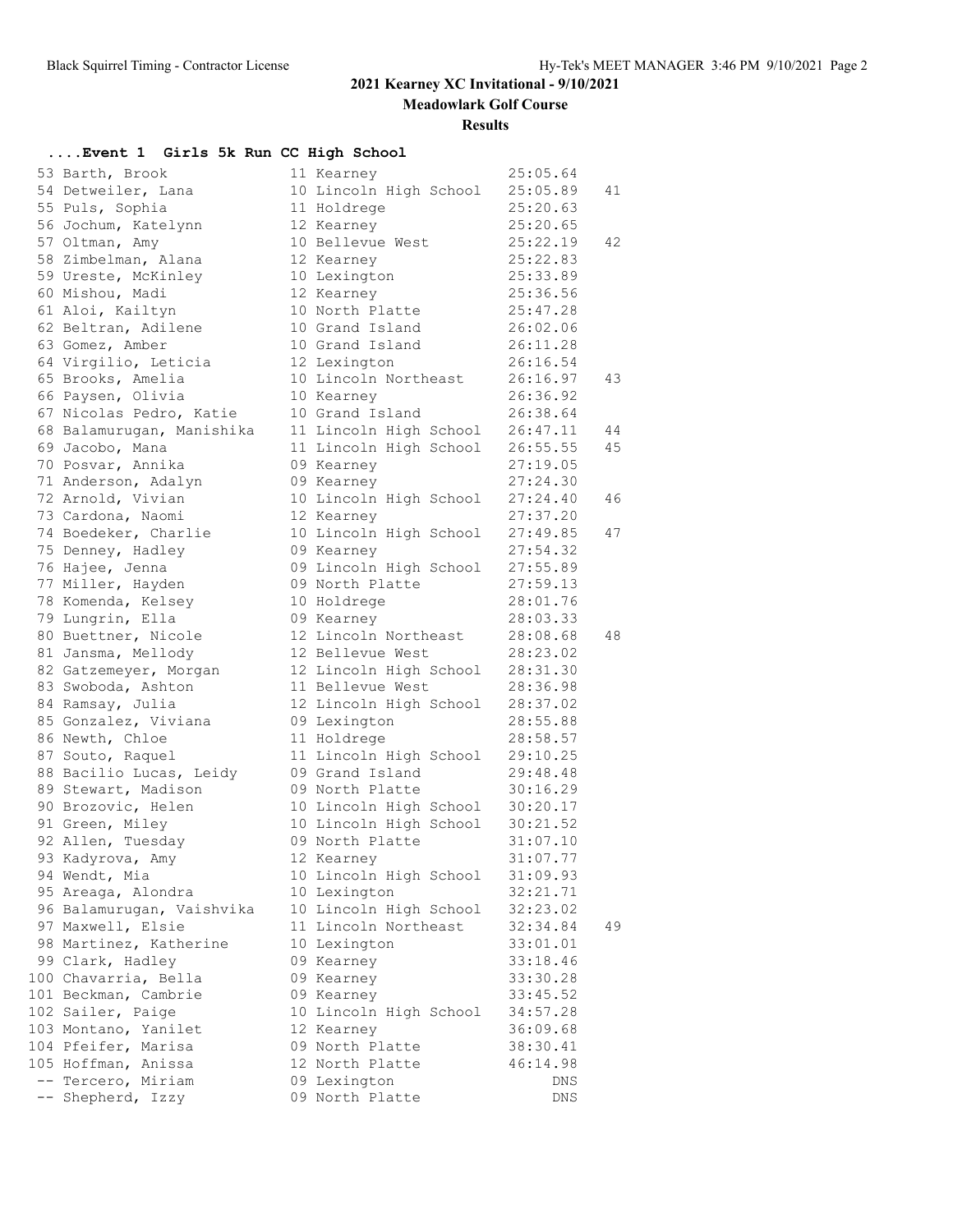**Meadowlark Golf Course**

### **Results**

| Event 1 Girls 5k Run CC High School |                  |            |
|-------------------------------------|------------------|------------|
| -- Dobesh, Olivia                   | 09 North Platte  | DNS        |
| -- Curtis, Elise                    | 11 Bellevue West | DNS        |
| -- Bergstrom, Madison               | 10 Kearney       | <b>DNS</b> |
| -- Trenkle, Maggie                  | 11 Kearney       | DNS        |
| -- Miller, Addison                  | 09 Kearney       | DNS        |
| -- Pikop, Aubrey                    | 12 Grand Island  | DNS        |
| -- Peterson, Dani                   | 12 Bellevue West | DNS        |
| -- Ford, Ella                       | 10 Lexington     | DNS        |

|                        |            |       | Team Scores    |                |    |                |             |      |      |      |      |
|------------------------|------------|-------|----------------|----------------|----|----------------|-------------|------|------|------|------|
| Rank Team              |            | Total | $\mathbf{1}$   | 2              | 3  | $\overline{4}$ | $5^{\circ}$ | $*6$ | $*7$ | $*8$ | $*9$ |
| Results - Women        |            |       |                |                |    |                |             |      |      |      |      |
| 1 North Platte         |            | 45    | 2              | $\overline{4}$ | 6  | 11             | 22          | 24   | 27   |      |      |
| Total Time:            | 1:44:38.04 |       |                |                |    |                |             |      |      |      |      |
| Average:               | 20:55.61   |       |                |                |    |                |             |      |      |      |      |
| 2 Kearney              |            | 46    | $\mathbf{1}$   | 7              | 8  | 12             | 18          | 19   | 20   |      |      |
| Total Time: 1:45:48.25 |            |       |                |                |    |                |             |      |      |      |      |
| Average:               | 21:09.65   |       |                |                |    |                |             |      |      |      |      |
| 3 Bellevue West        |            | 98    | $\overline{5}$ | 9              | 17 | 30             | 37          | 38   | 42   |      |      |
| Total Time: 1:53:08.96 |            |       |                |                |    |                |             |      |      |      |      |
| Average:               | 22:37.80   |       |                |                |    |                |             |      |      |      |      |
| 4 Grand Island         |            | 103   | 10             | 16             | 21 | 23             | 33          | 34   | 36   |      |      |
| Total Time: 1:54:16.36 |            |       |                |                |    |                |             |      |      |      |      |
| Average:               | 22:51.28   |       |                |                |    |                |             |      |      |      |      |
| 5 Lexington            |            | 108   | 14             | 15             | 25 | 26             | 28          | 29   | 32   |      |      |
| Total Time: 1:54:09.43 |            |       |                |                |    |                |             |      |      |      |      |
| Average:               | 22:49.89   |       |                |                |    |                |             |      |      |      |      |
| 6 Lincoln Northeast    |            | 166   | 13             | 31             | 39 | 40             | 43          | 48   | 49   |      |      |
| Total Time: 2:02:05.57 |            |       |                |                |    |                |             |      |      |      |      |
| Average:               | 24:25.12   |       |                |                |    |                |             |      |      |      |      |
| 7 Lincoln High School  |            | 168   | 3              | 35             | 41 | 44             | 45          | 46   | 47   |      |      |
| Total Time:            | 2:02:51.03 |       |                |                |    |                |             |      |      |      |      |
| Average:               | 24:34.21   |       |                |                |    |                |             |      |      |      |      |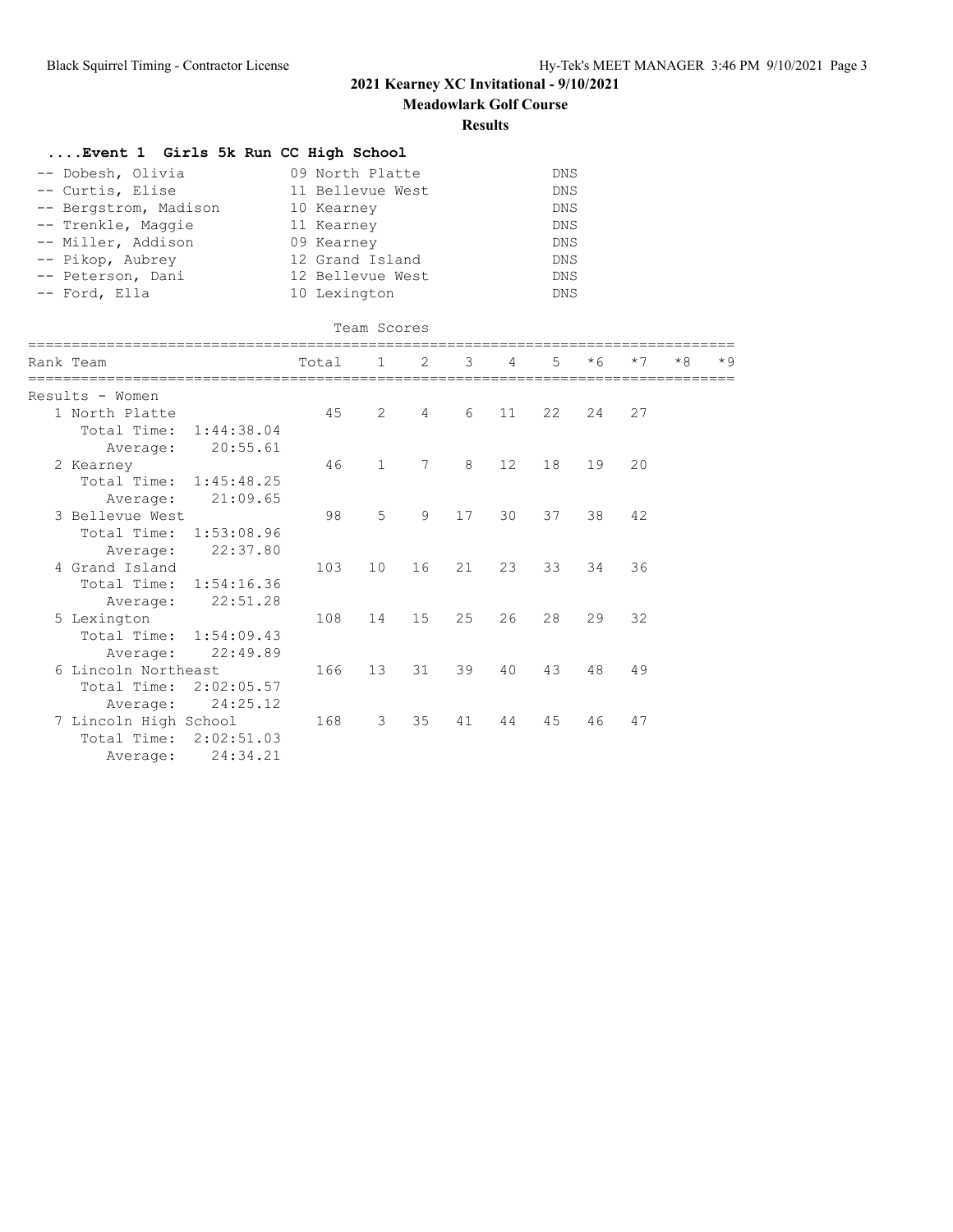### **Meadowlark Golf Course**

#### **Results**

**Event 2 Boys 5k Run CC High School**

| Name                                                 | -------------<br>Year School | ========<br>Finals | Points |
|------------------------------------------------------|------------------------------|--------------------|--------|
| -----------------------------------<br>Results - Men |                              |                    |        |
| 1 Romary, Daniel                                     | 12 Lincoln Northeast         | 15:52.80           | 1      |
| 2 Caudy, Evan                                        | 12 North Platte              | 16:11.59           | 2      |
| 3 Garcia, Juan                                       | 12 Grand Island              | 16:17.33           | 3      |
| 4 Salazar, Ian                                       | 10 Lexington                 | 17:10.20           | 4      |
| 5 Wilson, Gabriel                                    | 12 Grand Island              | 17:16.65           | 5      |
| 6 Rivas, Cisco                                       | 12 Kearney                   | 17:18.53           | 6      |
| 7 Aquado, Oscar                                      | 11 Lexington                 | 17:22.39           | 7      |
| 8 Tompkins, Mason                                    | 12 Grand Island              | 17:25.70           | 8      |
| 9 Teets, Rian                                        | 10 North Platte              | 17:30.58           | 9      |
| 10 Lowe, Ouade                                       | 11 North Platte              | 17:34.24           | 10     |
| 11 Ureste, Jayden                                    | 11 Lexington                 | 17:38.00           | 11     |
| 12 Converse, Garrett                                 | 12 Lexington                 | 17:41.66           | 12     |
| 13 Cruz, Miguel                                      | 10 Lexington                 | 17:43.48           | 13     |
| 14 Burks, Deshawn                                    | 12 Lincoln High School       | 17:46.67           | 14     |
| 15 Parada, Kevin                                     | 11 Lexington                 | 17:47.43           | 15     |
| 16 Adame, Lazaro                                     | 10 Lexington                 | 18:12.86           | 16     |
| 17 Jenny, Gabe                                       | 11 North Platte              | 18:22.18           | 17     |
| 18 Kwiatkowski, Jordan                               | 12 Lincoln High School       | 18:26.02           | 18     |
| 19 Willey, Ashon                                     | 09 Grand Island              | 18:35.82           | 19     |
| 20 Boltz, Kaden                                      | 09 Grand Island              | 18:36.99           | 20     |
| 21 Shea, Charlie                                     | 12 Kearney                   | 18:38.15           | 21     |
| 22 Moro, Antonio                                     | 11 Lexington                 | 18:39.79           |        |
| 23 DiLillo, Miles                                    | 10 Lincoln High School       | 18:41.11           | 22     |
| 24 Golus, Justin                                     | 11 Holdrege                  | 18:41.25           | 23     |
| 25 VanBoening, Brady                                 | 11 Holdrege                  | 18:42.91           | 24     |
| 26 Bugay, Josh                                       | 12 Bellevue West             | 18:44.99           | 25     |
| 27 Dart, Sean                                        | 12 Lincoln Northeast         | 18:47.74           | 26     |
| 28 Caceres Perez, Ruben                              | 09 Grand Island              | 18:54.00           | 27     |
| 29 Schroder, Ainsley                                 | 12 North Platte              | 18:54.48           | 28     |
| 30 Schaefer, Grant                                   | 10 Bellevue West             | 18:56.87           | 29     |
| 31 Wall, Braeden                                     | 09 Kearney                   | 18:57.43           | 30     |
| 32 Thorpe, Tommy                                     | 12 Lincoln Northeast         | 18:59.64           | 31     |
| 33 Reynolds, Jonah                                   | 10 Lincoln High School       | 19:00.96           | 32     |
| 34 Schrock, Nik                                      | 10 Holdrege                  | 19:05.41           | 33     |
| 35 Mount, Christian                                  | 12 Grand Island              | 19:12.36           | 34     |
| 36 Pena Francisco, Angel                             | 10 Grand Island              | 19:14.20           |        |
| 37 Hartford, Brady                                   | 10 Grand Island              | 19:18.77           |        |
| 38 Sandoval, Oban                                    | 11 North Platte              | 19:22.36           | 35     |
| 39 Sturtevant, Aaron                                 | 12 Holdrege                  | 19:22.98           | 36     |
| 40 Fryda, Gage                                       | 10 Kearney                   | 19:23.16           | 37     |
| 41 Meza, JJ                                          | 11 Kearney                   | 19:23.19           | 38     |
| 42 Rodriguez, Alexes                                 | 10 Lexington                 | 19:23.87           |        |
| 43 Rodriguez, Damien                                 | 12 Bellevue West             | 19:31.15           | 39     |
| 44 Hermsen, Alex                                     | 11 Lincoln High School       | 19:33.79           | 40     |
| 45 Olsen, Michael                                    | 09 Lincoln Northeast         | 19:33.99           | 41     |
| 46 Woody, Tyler                                      | 12 Lexington                 | 19:34.20           |        |
| 47 Treffer, Greg                                     | 12 Lexington                 | 19:41.53           |        |
| 48 Gomez, Alex                                       | 12 Lexington                 | 19:42.72           |        |
| 49 Seifferlein, Joseph                               | 10 Lincoln High School       | 19:42.98           | 42     |
| 50 Frey, Cayden                                      | 09 Kearney                   | 19:44.39           | 43     |
| 51 Brisnehan, Grady                                  | 09 Grand Island              | 19:46.69           |        |
| 52 Ramirez, Anthony                                  | 12 Grand Island              | 19:48.78           |        |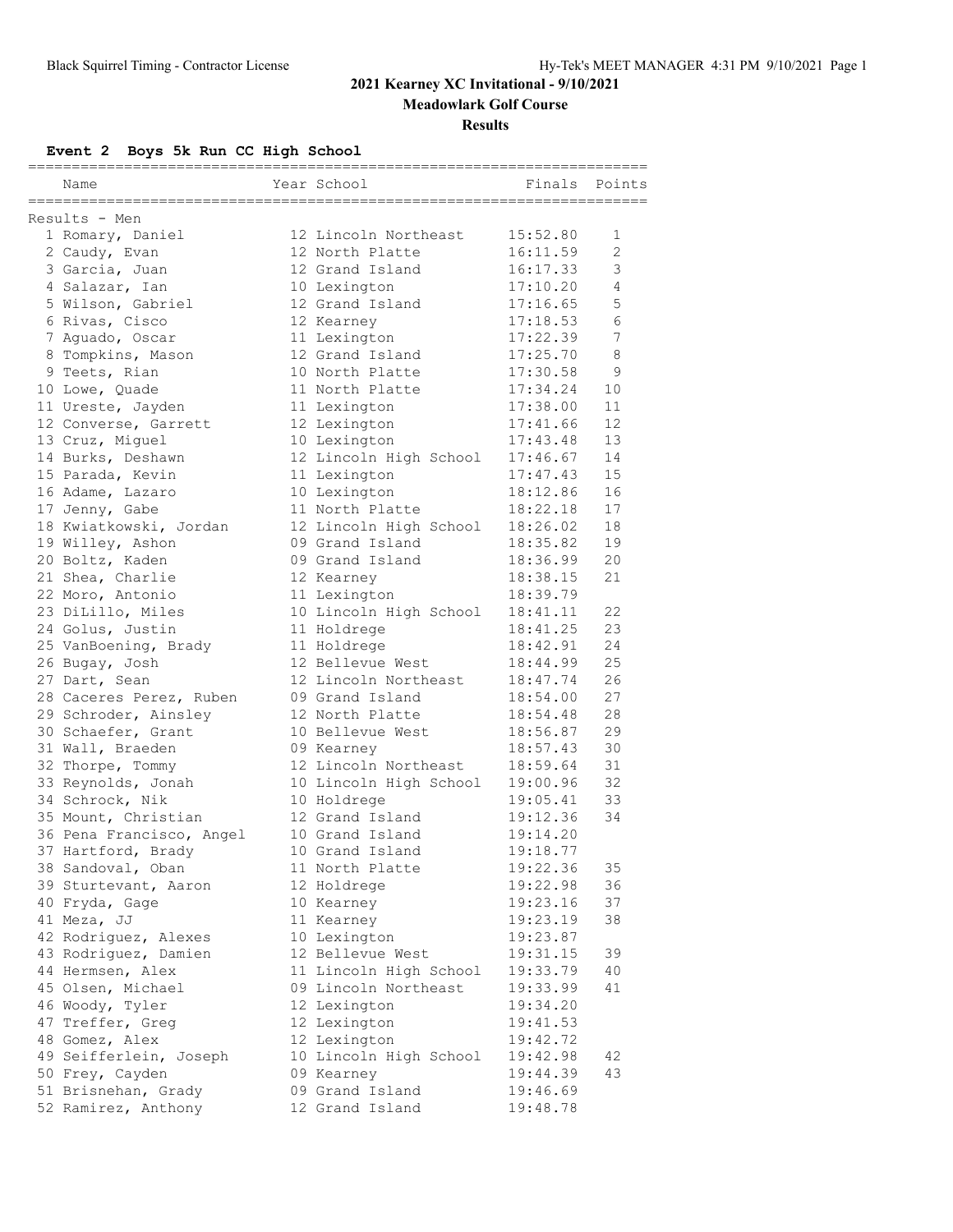**Meadowlark Golf Course**

#### **Results**

### **....Event 2 Boys 5k Run CC High School**

| 53 Storz, Cody           | 09 Lincoln High School          | 19:50.00 | 44 |
|--------------------------|---------------------------------|----------|----|
| 54 Miller, Justin        | 09 Bellevue West                | 19:51.78 | 45 |
| 55 Bartholomew, Lucas    | 10 Bellevue West                | 19:52.35 | 46 |
| 56 Herrera, Sebastian    | 10 Lexington                    | 19:52.57 |    |
| 57 Geiser, Trajon        | 09 Grand Island                 | 19:52.71 |    |
| 58 Castillo, Keanan      | 12 North Platte                 | 19:53.65 | 47 |
| 59 Dutenhoffer, Aiden    | 11 Kearney                      | 19:54.42 | 48 |
| 60 Fina, Atticus         | 11 Lincoln High School          | 19:59.66 |    |
| 61 Denney, Bryce         | 11 Kearney                      | 20:00.30 |    |
| 62 Daughtrey, Shane      | 12 Bellevue West                | 20:01.32 | 49 |
| 63 Fausett, Eli          | 12 Grand Island                 | 20:02.62 |    |
| 64 Agena, Enzo           | 11 Lincoln High School          | 20:02.76 |    |
| 65 Hodges, Jonathan      | 12 North Platte                 | 20:03.68 |    |
| 66 Komenda, Kade         | 12 Holdrege                     | 20:04.04 | 50 |
| 67 Caballero, Fernando   | 09 Lexington                    | 20:04.23 |    |
| 68 Calmo, Gilberto       | 10 Lexington                    | 20:04.59 |    |
| 69 Thomas, Chase         | 09 Lincoln Northeast 20:06.21   |          | 51 |
| 70 Jansen, Kellen        | 10 Lincoln Northeast 20:06.41   |          | 52 |
| 71 Eddins, Miles         | 12 Lincoln High School 20:09.41 |          |    |
| 72 Devries, Caden        | 12 Kearney                      | 20:10.56 |    |
| 73 Anderson, Barnabas    | 11 Kearney                      | 20:17.59 |    |
| 74 Torres, Noah          | 11 Kearney                      | 20:21.66 |    |
| 75 Gifford, Dylan        | 12 Kearney                      | 20:22.90 |    |
| 76 Schnacker, Calvin     | 10 Kearney                      | 20:25.04 |    |
| 77 Duncan, Dax           | 11 Lincoln High School          | 20:33.97 |    |
| 78 Magnuson, Bennett     | 11 North Platte                 | 20:35.31 |    |
| 79 Short, Noah           | 10 North Platte                 | 20:40.56 |    |
| 80 Ady, Jay              | 11 North Platte                 | 20:45.85 |    |
| 81 Haffener, Jackson     | 10 Kearney                      | 20:47.41 |    |
| 82 Short, Christian      | 12 North Platte                 | 20:49.52 |    |
| 83 Moyer, Hewitt         | 10 Kearney                      | 20:52.65 |    |
| 84 Taracena, Anthony     | 10 Lexington                    | 20:52.71 |    |
| 85 Wroblewski, Owen      | 10 Kearney                      | 20:53.25 |    |
| 86 Dorn, Caleb           | 10 Kearney                      | 20:54.99 |    |
| 87 Wise, Brogan          | 11 Holdrege                     | 21:00.57 | 53 |
| 88 Gonzalez, Jesse       | 10 Grand Island                 | 21:01.09 |    |
| 89 Tegtmeier, Luke       | 09 North Platte                 | 21:12.82 |    |
| 90 Hoff, Josh            | 12 Lincoln Northeast            | 21:13.44 | 54 |
| 91 Carlson, Cameron      | 12 Grand Island                 | 21:19.47 |    |
| 92 Lorensen, Thomas      | 09 Lincoln Northeast            | 21:20.79 |    |
| 93 Smith, Jacob          | 09 Lincoln High School 21:21.33 |          |    |
| 94 Nelson, Bishop        | 09 Lincoln High School          | 21:31.09 |    |
| 95 Otto, Samuel          | 12 Lincoln High School          | 21:36.64 |    |
| 96 Brozovic, Daniel      | 12 Lincoln High School          | 21:37.16 |    |
| 97 Ramirez, Jeremiah     | 12 Bellevue West                | 21:44.77 | 55 |
| 98 Bryan, Jonah          | 10 Lexington                    | 21:45.99 |    |
| 99 Drackley, Levi        | 10 Kearney                      | 21:47.18 |    |
| 100 Dominguez, Dominguez | 10 Grand Island                 | 21:59.60 |    |
| 101 Cummings, Alex       | 09 North Platte                 | 22:08.03 |    |
| 102 Buerer, Diego        | 09 Lincoln High School          | 22:11.93 |    |
| 103 Kramer, Adam         | 09 Lincoln Northeast            | 22:21.61 |    |
| 104 Hesser, Alex         | 11 Lincoln High School          | 22:23.89 |    |
| 105 Nelson, Chris        | 10 Bellevue West                | 22:31.88 |    |
| 106 Zurn, Nicholas       | 09 North Platte                 | 22:34.92 |    |
| 107 Lopez, Gabe          | 09 Lexington                    | 22:37.53 |    |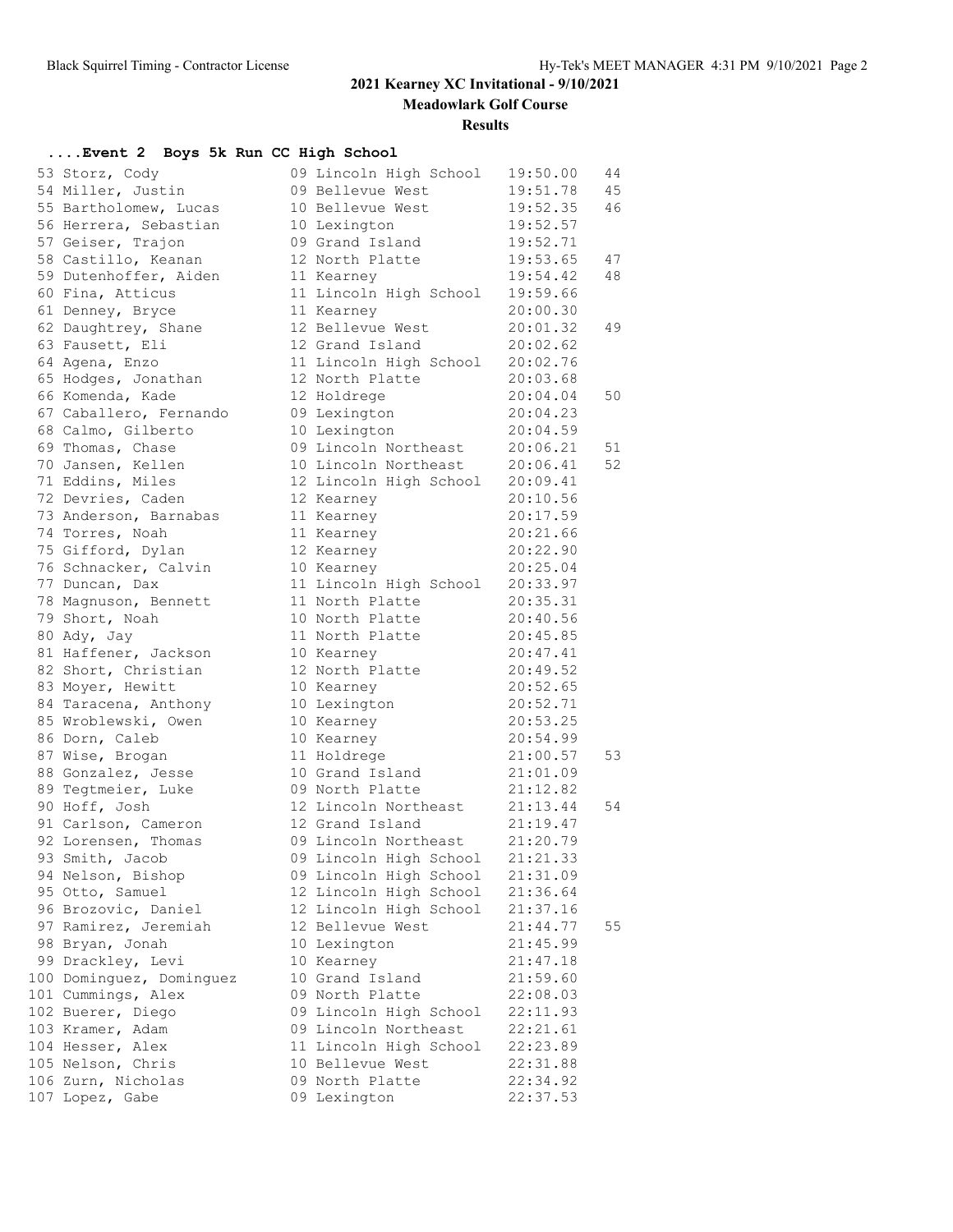**Meadowlark Golf Course**

#### **Results**

### **....Event 2 Boys 5k Run CC High School**

| 108 Islamov, Komron     | 09 Lincoln Northeast                                               | 22:44.50 |
|-------------------------|--------------------------------------------------------------------|----------|
| 109 Shaikh, Zohaib      | 11 Lincoln High School                                             | 22:46.58 |
| 110 Hoff, Luke          | 10 Lincoln Northeast                                               | 22:56.02 |
| 111 Munson, Colby       | 11 North Platte                                                    | 23:02.66 |
| 112 Martinez, Ricky     | 09 North Platte                                                    | 23:06.18 |
| 113 Maizo, Sean         | 11 North Platte                                                    | 23:06.89 |
| 114 Randolph, Michael   | 10 North Platte                                                    | 23:09.33 |
| 115 Gordy, Chandler     | 10 Bellevue West                                                   | 23:14.54 |
| 116 Minne, Greggory     | 09 Grand Island                                                    | 23:22.40 |
| 117 Sims, Joe           | 11 Bellevue West                                                   | 23:25.34 |
| 118 Pollares, Javier    | 12 Grand Island                                                    | 23:27.49 |
| 119 Ogden, Drew         | 12 North Platte                                                    | 23:45.39 |
| 120 Blasey, Luke        | 09 Bellevue West                                                   | 23:51.30 |
| 121 Araiza, Alan        | 09 Lexington                                                       | 23:53.49 |
| 122 Kingery, Mitchell   | 10 Lincoln High School                                             | 24:01.50 |
| 123 Schmaderer, Charles | 09 Lincoln High School 24:06.89                                    |          |
| 124 Chant, Eli          | 10 Bellevue West                                                   | 24:09.47 |
| 125 Altman, Jacoby      | 10 Bellevue West                                                   | 24:09.83 |
| 126 Ambroz, Dalton      | 10 Grand Island                                                    | 24:10.14 |
| 127 Beckner, Hayden     | 11 Bellevue West                                                   | 24:13.42 |
| 128 Villezcas, Jesse    | 11 Bellevue West                                                   | 24:13.45 |
| 129 Erbert, Sam         | 09 North Platte                                                    | 24:13.90 |
| 130 Obidowski, Jerad    | 09 Lincoln High School 24:14.12<br>11 Lincoln High School 24:21.13 |          |
| 131 Sorilla, Gideon     |                                                                    |          |
| 132 Thompson, Bode      | 09 Lincoln Northeast                                               | 24:29.44 |
| 133 Snodgrass, Robert   | 09 Kearney                                                         | 24:37.79 |
| 134 Lesiak, William     | 11 Lincoln High School                                             | 24:45.09 |
| 135 Toms, Gavin         | 09 Kearney                                                         | 24:51.99 |
| 136 Meza, Valentin      | 11 Lincoln Northeast                                               | 25:06.33 |
| 137 Wheeler, Isaac      | 10 Kearney                                                         | 26:09.56 |
| 138 Songster, Brody     | 09 North Platte                                                    | 26:26.15 |
| 139 Smith, Zane         | 10 Bellevue West                                                   | 26:27.28 |
| 140 Remmert, Collin     | 09 Bellevue West                                                   | 26:29.10 |
| 141 Colgrove, Caleb     | 11 Lincoln High School                                             | 26:32.20 |
| 142 Ambriz, Edgar       | 09 Lexington                                                       | 26:34.27 |
| 143 Sandoval, Reif      | 10 North Platte                                                    | 27:25.48 |
| 144 Johnson, Haden      | 09 Grand Island                                                    | 27:33.76 |
| 145 Chrisman, Colton    | 09 North Platte                                                    | 27:45.32 |
| 146 Oschsner, Izaak     | 11 North Platte                                                    | 28:12.93 |
| 147 Odle, Brian         | 10 North Platte                                                    | 29:17.82 |
| 148 Larson, Eli         | 10 Lincoln High School                                             | 29:19.44 |
| 149 Aufrecht, Bryce     | 11 North Platte                                                    | 29:19.89 |
| 150 Kroon, Mason        | 09 North Platte                                                    | 30:01.16 |
| 151 Schimek, Jeremiah   | 09 North Platte                                                    | 30:03.24 |
| 152 Hartman, Kegan      | 09 North Platte                                                    | 30:44.28 |
| 153 John, Saw           | 12 Lincoln High School                                             | 31:20.84 |
| 154 Oelson, Sam         | 11 Kearney                                                         | 44:31.18 |
| -- Duarte, Eduardo      | 09 Lexington                                                       | DNS      |
| -- Hawks, Aiden         | 09 North Platte                                                    | DNS      |
| -- Bowen, Carter        | 10 Lexington                                                       | DNS      |
| -- Lopez, Carlos        | 09 Lexington                                                       | DNS      |
| -- Moerke, Rayce        | 10 North Platte                                                    | DNS      |
| -- Variyam, Madhav      | 09 Lincoln High School                                             | DNS      |
| -- Christiansen, Aden   | 09 Lincoln Northeast                                               | DNS      |
| -- Gregg, Caleb         | 09 North Platte                                                    | DNS      |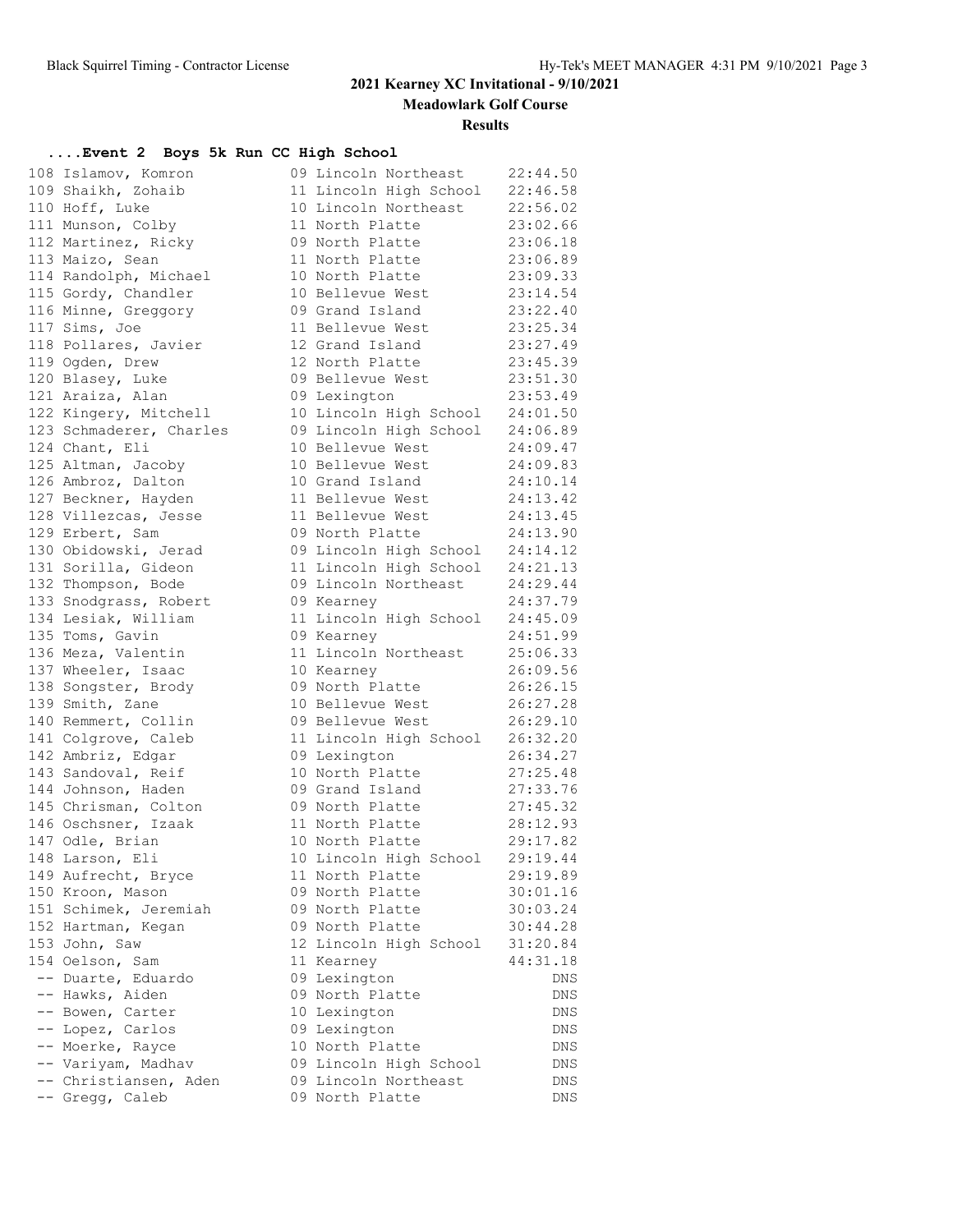**Meadowlark Golf Course**

### **Results**

**....Event 2 Boys 5k Run CC High School**

|  |                           |       | Team Scores  |                |    |                |    |      |      |      |      |
|--|---------------------------|-------|--------------|----------------|----|----------------|----|------|------|------|------|
|  | Rank Team                 | Total | 1            | $\overline{2}$ | 3  | $\overline{4}$ | 5  | $*6$ | $*7$ | $*8$ | $*9$ |
|  | Results - Men             |       |              |                |    |                |    |      |      |      |      |
|  | 1 Lexington               | 47    | 4            | 7              | 11 | 12             | 13 | 15   | 16   |      |      |
|  | Total Time: 1:27:35.73    |       |              |                |    |                |    |      |      |      |      |
|  | 17:31.15<br>Average:      |       |              |                |    |                |    |      |      |      |      |
|  | 2 Grand Island            | 55    | 3            | 5              | 8  | 19             | 20 | 27   | 34   |      |      |
|  | Total Time: 1:28:12.49    |       |              |                |    |                |    |      |      |      |      |
|  | 17:38.50<br>Average:      |       |              |                |    |                |    |      |      |      |      |
|  | 3 North Platte            | 66    | 2            | 9              | 10 | 17             | 28 | 35   | 47   |      |      |
|  | Total Time: 1:28:33.07    |       |              |                |    |                |    |      |      |      |      |
|  | 17:42.62<br>Average:      |       |              |                |    |                |    |      |      |      |      |
|  | 4 Lincoln High School     | 126   | 14           | 18             | 22 | 32             | 40 | 42   | 44   |      |      |
|  | Total Time: 1:33:28.55    |       |              |                |    |                |    |      |      |      |      |
|  | 18:41.71<br>Average:      |       |              |                |    |                |    |      |      |      |      |
|  | 5 Kearney                 | 132   | 6            | 21             | 30 | 37             | 38 | 43   | 48   |      |      |
|  | Total Time: 1:33:40.46    |       |              |                |    |                |    |      |      |      |      |
|  | 18:44.10<br>Average:      |       |              |                |    |                |    |      |      |      |      |
|  | 6 Lincoln Northeast       | 150   | $\mathbf{1}$ | 26             | 31 | 41             | 51 | 52   | 54   |      |      |
|  | Total Time:<br>1:33:20.38 |       |              |                |    |                |    |      |      |      |      |
|  | 18:40.08<br>Average:      |       |              |                |    |                |    |      |      |      |      |
|  | 7 Holdrege                | 166   | 23           | 24             | 33 | 36             | 50 | 53   |      |      |      |
|  | Total Time:<br>1:35:56.59 |       |              |                |    |                |    |      |      |      |      |
|  | 19:11.32<br>Average:      |       |              |                |    |                |    |      |      |      |      |
|  | 8 Bellevue West           | 184   | 25           | 29             | 39 | 45             | 46 | 49   | 55   |      |      |
|  | Total Time: 1:36:57.14    |       |              |                |    |                |    |      |      |      |      |
|  | 19:23.43<br>Average:      |       |              |                |    |                |    |      |      |      |      |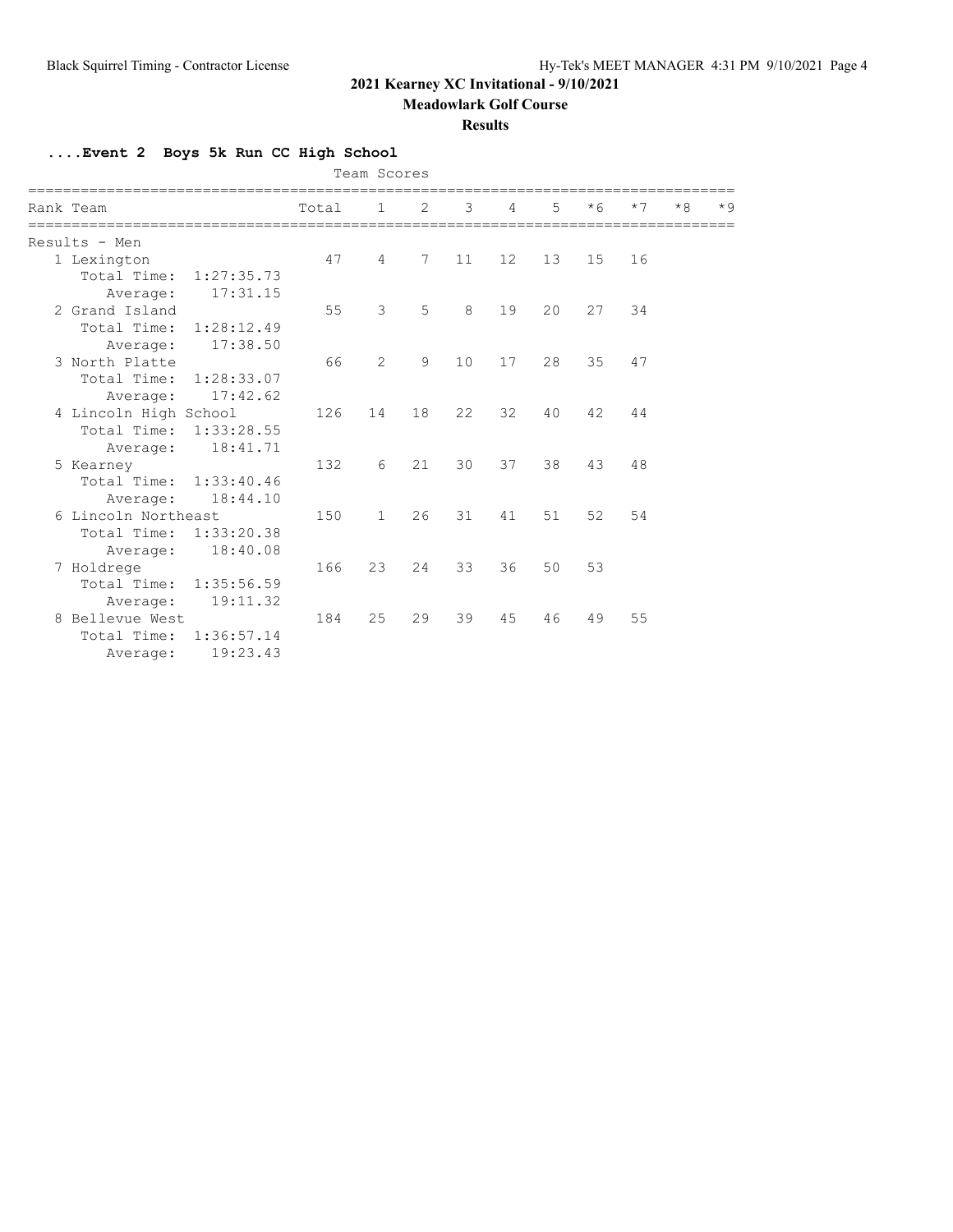**Meadowlark Golf Course**

#### **Results**

### **Event 6 Girls 3k Run CC Junior High**

|                        |                          | =====                |        |
|------------------------|--------------------------|----------------------|--------|
| Name                   | Year School              | Finals               | Points |
| Results - Women        |                          |                      |        |
| 1 Karjalainen, Claire  | 8 Sunrise                | 11:40.22             | 1      |
| 2 Holscher, Reese      | 08 Horizon               | 12:27.92             | 2      |
| 3 Ganz, Augusta        | 7 Sunrise                | 12:52.27             | 3      |
| 4 Heacock, Sophia      | 07 Horizon               | 13:15.27             | 4      |
| 5 Scheribel, Emma      | 7 Sunrise                | 13:20.01             | 5      |
| 6 Taillon, Izzy        | 08 Horizon               | 13:26.37             | 6      |
| 7 Johnson, Katherine   | 08 Barr Middle School    | 13:33.69             | 7      |
| 8 Gaasch, Olivia       | 8 Sunrise                | 13:35.96             | 8      |
| 9 Watts, Audrey        | 07 Horizon               | 13:52.87             | 9      |
| 10 Castro, Jasmin      | 8 Sunrise                | 13:54.17             | 10     |
| 11 Kelliher, Savannah  | 08 Horizon               | 13:56.71             | 11     |
| 12 Shaffer, Cecilia    | 8 Sunrise                | 13:57.22             | 12     |
| 13 Gaasch, Zoey        | 7 Sunrise                | 14:15.97             | 13     |
| 14 Denney, Caitlyn     | 07 Horizon               | 14:26.24             | 14     |
| 15 Lenneman, Naviannah | 07 Horizon               | 14:27.36             | 15     |
| 16 Cochran, Elle       | 07 Horizon               | 14:31.02             |        |
| 17 Pearson, Peytyn     | 07 Horizon               | 14:37.32             |        |
| 18 Ziems, Brittanie    | 08 Horizon               | 14:58.67             |        |
| 19 Spanier, Evelyn     | 8 Sunrise                | 15:14.02             |        |
|                        | 07 Horizon               | 15:17.20             |        |
| 20 Moats, Karlie       | 07 Horizon               |                      |        |
| 21 Chamberlain, Brylee |                          | 15:36.30             |        |
| 22 Philippi, Bella     | 07 Horizon<br>07 Horizon | 15:37.25<br>15:40.08 |        |
| 23 Hoffart, Alyssa     |                          |                      |        |
| 24 Dietz, Lily         | 7 Sunrise                | 15:41.42             |        |
| 25 McElhinney, Sam     | 07 Horizon               | 15:48.08             |        |
| 26 Henton, Caiden      | 09 Faith Christian       | 15:51.45             |        |
| 27 Mann, Delaney       | 7 Sunrise                | 15:52.70             |        |
| 28 Gonzalez, Kelly     | 08 Walnut Middl          | 15:55.12             | 16     |
| 29 Sutton, Addy        | 7 Sunrise                | 15:56.50             |        |
| 30 Geluso, Anna        | 07 Horizon               | 15:56.80             |        |
| 31 Berggren, Brynlee   | 07 Horizon               | 15:56.98             |        |
| 32 McConville, Lexi    | 08 Horizon               | 16:01.37             |        |
| 33 Bowman, Kaylee      | 8 Sunrise                | 16:05.39             |        |
| 34 Bruntz, Olivia      | 7 Sunrise                | 16:09.33             |        |
| 35 Erdman, Avrie       | 07 Horizon               | 16:11.54             |        |
| 36 Portillo, Jayleen   | 7 Sunrise                | 16:12.62             |        |
| 37 Drackley, Emily     | 08 Horizon               | 16:19.76             |        |
| 38 Bell, Kinbree       | 8 Sunrise                | 16:19.90             |        |
| 39 Coffman, Kinley     | 07 Horizon               | 16:23.80             |        |
| 40 Garton, Clara       | 07 Westridge Mi          | 16:26.22             | 17     |
| 41 Bausch, Abbie       | 08 Horizon               | 16:28.65             |        |
| 42 Sundberg, Calleigh  | 07 Westridge Mi          | 16:31.14             | 18     |
| 43 Cooper, Brooklynne  | 7 Sunrise                | 16:31.59             |        |
| 44 Wilson, Payton      | 07 Westridge Mi          | 16:31.61             | 19     |
| 45 Helleberg, Serenity | 8 Sunrise                | 16:37.75             |        |
| 46 Martinez, Isabell   | 8 Sunrise                | 17:28.97             |        |
| 47 Parker, Jahlin      | 08 Horizon               | 17:35.70             |        |
| 48 Nichols, Corinne    | 07 Horizon               | 17:38.80             |        |
| 49 Goeke, Riley        | 07 Horizon               | 17:42.10             |        |
| 50 Kuchera, Darby      | 7 Sunrise                | 17:46.55             |        |
| 51 Beisheim, Aubree    | 8 Sunrise                | 17:59.46             |        |
| 52 Svoboda, Audrey     | 08 Westridge Mi          | 18:11.45             | 20     |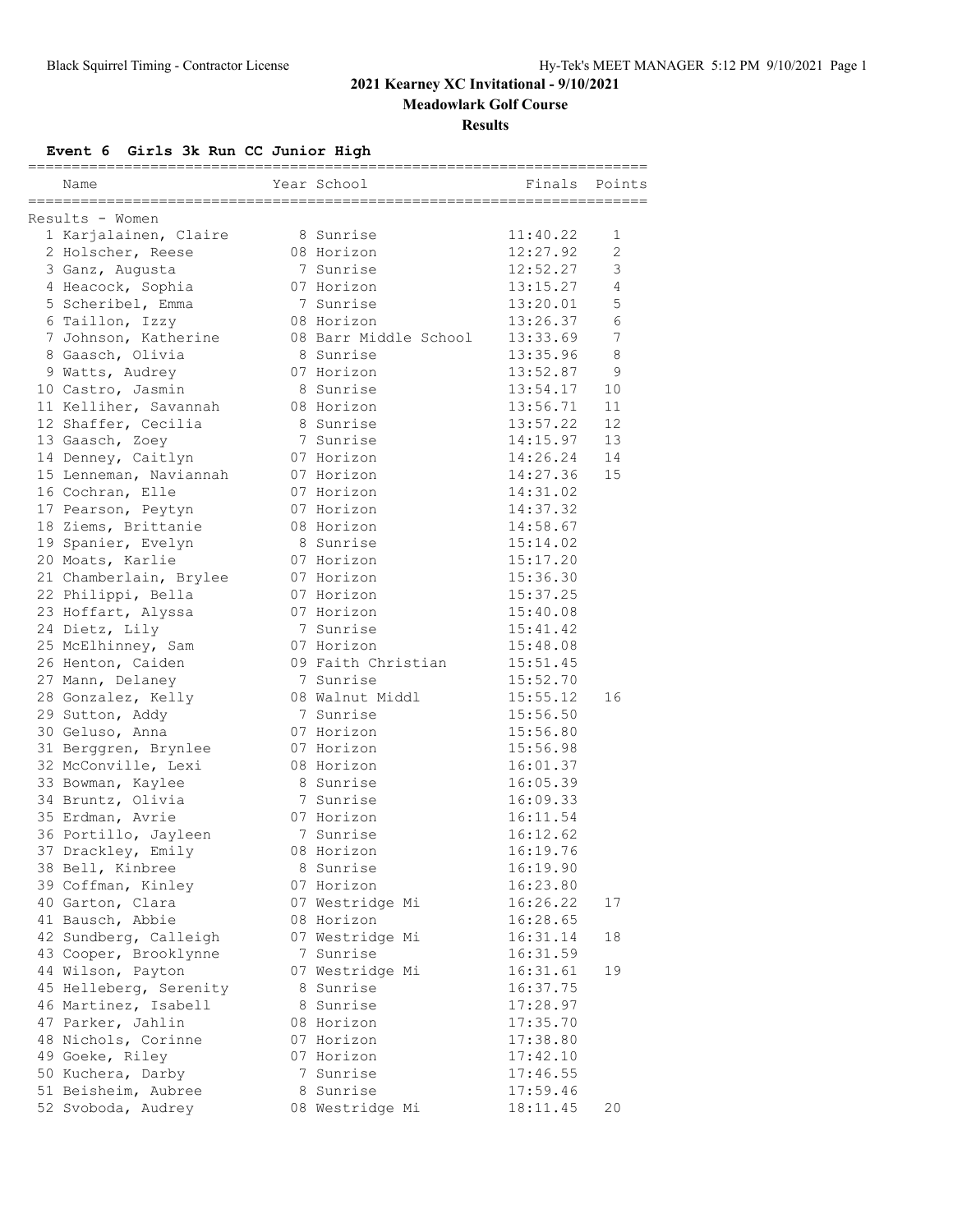**Meadowlark Golf Course**

#### **Results**

| Event 6 Girls 3k Run CC Junior High                        |                                    |            |      |      |      |      |
|------------------------------------------------------------|------------------------------------|------------|------|------|------|------|
| 53 Fitch, Paige                                            | 07 Horizon                         | 18:18.65   |      |      |      |      |
| 54 Howard, Ellie                                           | 07 Horizon                         | 18:18.98   |      |      |      |      |
| 55 Elson, Emily                                            | 08 Walnut Middl                    | 18:22.54   | 21   |      |      |      |
| 56 Solomon, Regan                                          | 8 Sunrise                          | 18:39.02   |      |      |      |      |
| 57 Evans, Aleena                                           | 07 Westridge Mi                    | 18:45.64   | 22   |      |      |      |
| 58 Beltran, Celene                                         | 07 Walnut Middl                    | 19:05.29   | 23   |      |      |      |
| 59 Chihuahua, Yuridia                                      | 07 Walnut Miuu.<br>08 Westridge Mi | 19:16.69   | 24   |      |      |      |
| 60 Alvarado, Pamela                                        | 7 Sunrise                          | 19:19.71   |      |      |      |      |
| 61 Buescher, Tessa                                         | 07 Horizon                         | 19:20.95   |      |      |      |      |
| 62 Rivas, Iris                                             | 08 Barr Middle School 19:23.88     |            | 25   |      |      |      |
| 63 Schmidt, Persephonie 09 Faith Christian                 |                                    | 19:24.72   |      |      |      |      |
| 64 Graves, Brooke                                          | 7 Sunrise                          | 19:26.56   |      |      |      |      |
| 65 Benner, Ava                                             | 08 Horizon                         | 19:28.45   |      |      |      |      |
| 66 Folkers, Macie                                          | 08 Westridge Mi 19:34.34           |            | 26   |      |      |      |
| 67 Davison, Jada                                           | 07 Westridge Mi                    | 19:48.14   |      |      |      |      |
| 68 Brandt, Bella                                           | 07 Barr Middle School 19:56.52     |            | 27   |      |      |      |
| 69 Phinney, Elise                                          | 07 Westridge Mi                    | 20:30.11   |      |      |      |      |
| 70 Gonzalez Medrano, Ivette 08 Barr Middle School 20:33.76 |                                    |            | 28   |      |      |      |
| 71 Molina, Bella                                           | 07 Horizon                         | 20:34.83   |      |      |      |      |
| 72 Geiselman, Audrey                                       | 09 Faith Christian                 | 21:15.58   |      |      |      |      |
| 73 Plunkett, Isabella                                      | 7 Sunrise                          | 21:34.87   |      |      |      |      |
| 74 Suh, Favour                                             | 07 Horizon                         | 21:38.21   |      |      |      |      |
| 75 Kearn, Lyndzie                                          | 08 Horizon                         | 21:41.23   |      |      |      |      |
| 76 Vargas Galvan, MJ                                       | 7 Sunrise                          | 21:44.96   |      |      |      |      |
| 77 Haas, Emily                                             | 08 Horizon                         | 21:47.07   |      |      |      |      |
| 78 Cortes, Danna                                           | 08 Barr Middle School              | 22:52.97   | 29   |      |      |      |
| 79 Nebbe, Rebecca                                          | 07 Horizon                         | 23:03.55   |      |      |      |      |
| 80 Maldonado, Bianca                                       | 07 Horizon                         | 23:07.87   |      |      |      |      |
| 81 Hill, Diane                                             | 07 Barr Middle School 23:15.90     |            | 30   |      |      |      |
| 82 Ramirez, Estefany                                       | 08 Walnut Middl                    | 25:07.23   | 31   |      |      |      |
| 83 Terrazas, Joanne                                        | 07 Walnut Middl                    | 25:07.28   | 32   |      |      |      |
| 84 Erpelding, Cali                                         | 08 Westridge Mi                    | 25:55.33   |      |      |      |      |
| 85 Wichman, Sarah                                          | 08 Westridge Mi                    | 26:14.24   |      |      |      |      |
| -- Srack, Tayleigh                                         | 7 Sunrise                          | DNS        |      |      |      |      |
| -- Stoner, Marissah                                        | 07 Horizon                         | DNS        |      |      |      |      |
| -- McCoy, Hannah                                           | 07 Horizon                         | DNS        |      |      |      |      |
| -- Wilder, Maddie                                          | 07 Horizon                         | <b>DNS</b> |      |      |      |      |
| -- Gonzalez, Tiana                                         | 07 Horizon                         | DNS        |      |      |      |      |
| -- Johnson, Allie                                          | 07 Horizon                         | DNS        |      |      |      |      |
| -- Evans, Ryan                                             | 8 Sunrise                          | DNS        |      |      |      |      |
| -- Florell, Savannah                                       | 7 Sunrise                          | DNS        |      |      |      |      |
| -- Worley, Jade                                            | 07 Horizon                         | <b>DNS</b> |      |      |      |      |
| -- Miller, Lily                                            | 07 Westridge Mi                    | DNS        |      |      |      |      |
|                                                            | Team Scores                        |            |      |      |      |      |
| Rank Team                                                  | Total<br>2<br>3<br>1               | 5<br>4     | $*6$ | $*7$ | $*8$ | $*9$ |
|                                                            |                                    |            |      |      |      |      |

Results - Women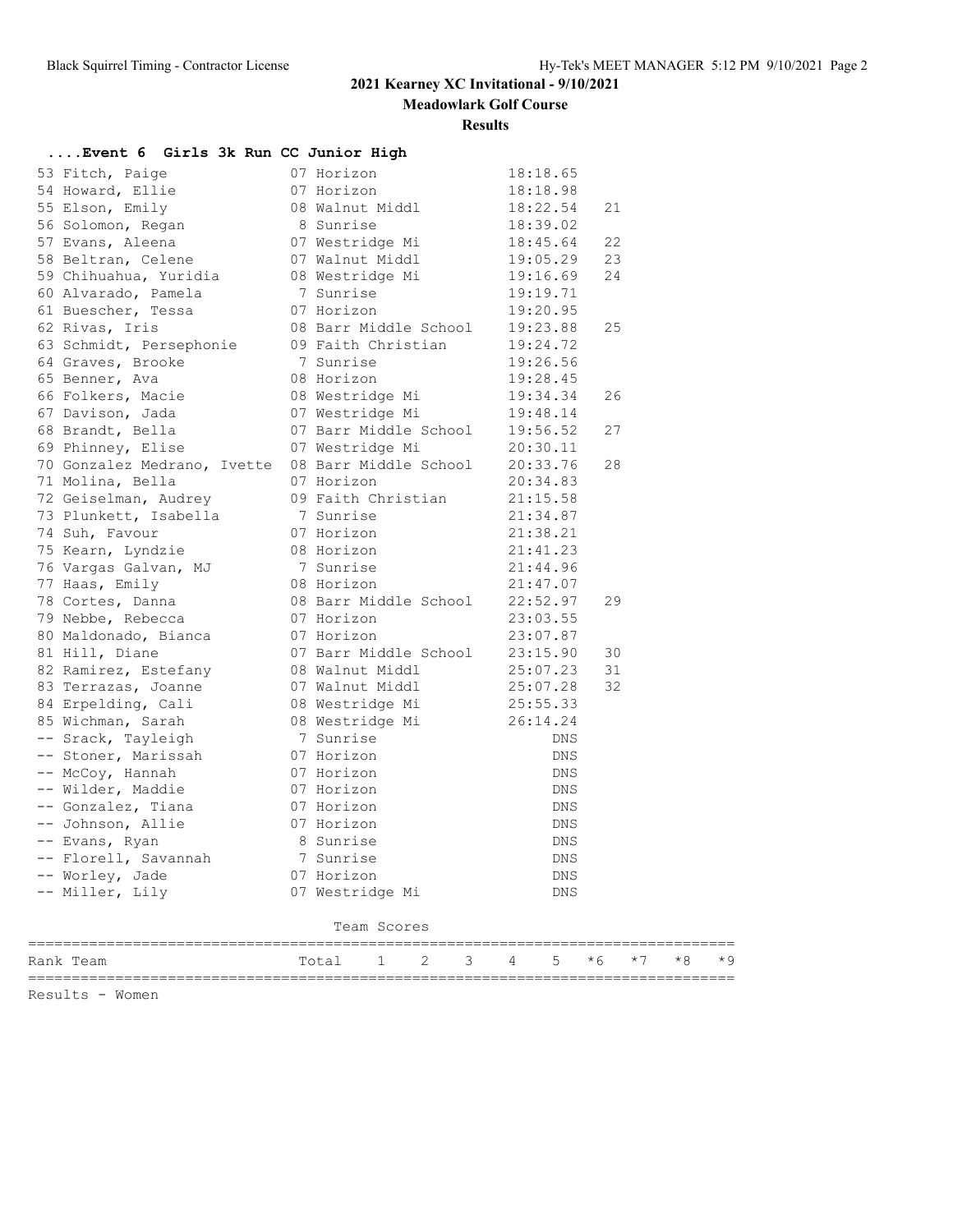**Meadowlark Golf Course**

#### **Results**

| Event 6 Girls 3k Run CC Junior High |     |              |                |       |    |    |    |    |
|-------------------------------------|-----|--------------|----------------|-------|----|----|----|----|
| 1 Sunrise                           | 27  | $\mathbf{1}$ | 3              | $5 -$ | 8  | 10 | 12 | 13 |
| 1:05:22.63<br>Total Time:           |     |              |                |       |    |    |    |    |
| 13:04.53<br>Average:                |     |              |                |       |    |    |    |    |
| 2 Horizon                           | 32  | 2            | $\overline{4}$ | 6     | 9  | 11 | 14 | 15 |
| Total Time:<br>1:06:59.14           |     |              |                |       |    |    |    |    |
| 13:23.83<br>Average:                |     |              |                |       |    |    |    |    |
| 3 Westridge Middle Sch              | 96  | 17           | 18             | 19    | 20 | 22 | 24 | 26 |
| 1:26:26.06<br>Total Time:           |     |              |                |       |    |    |    |    |
| 17:17.22<br>Average:                |     |              |                |       |    |    |    |    |
| 4 Barr Middle School                | 116 | 7            | 25             | 27    | 28 | 29 | 30 |    |
| 1:36:20.82<br>Total Time:           |     |              |                |       |    |    |    |    |
| 19:16.17<br>Average:                |     |              |                |       |    |    |    |    |
| 5 Walnut Middle School              | 123 | 16           | 21             | 23    | 31 | 32 |    |    |
| 1:43:37.46<br>Total Time:           |     |              |                |       |    |    |    |    |
| 20:43.50<br>Average:                |     |              |                |       |    |    |    |    |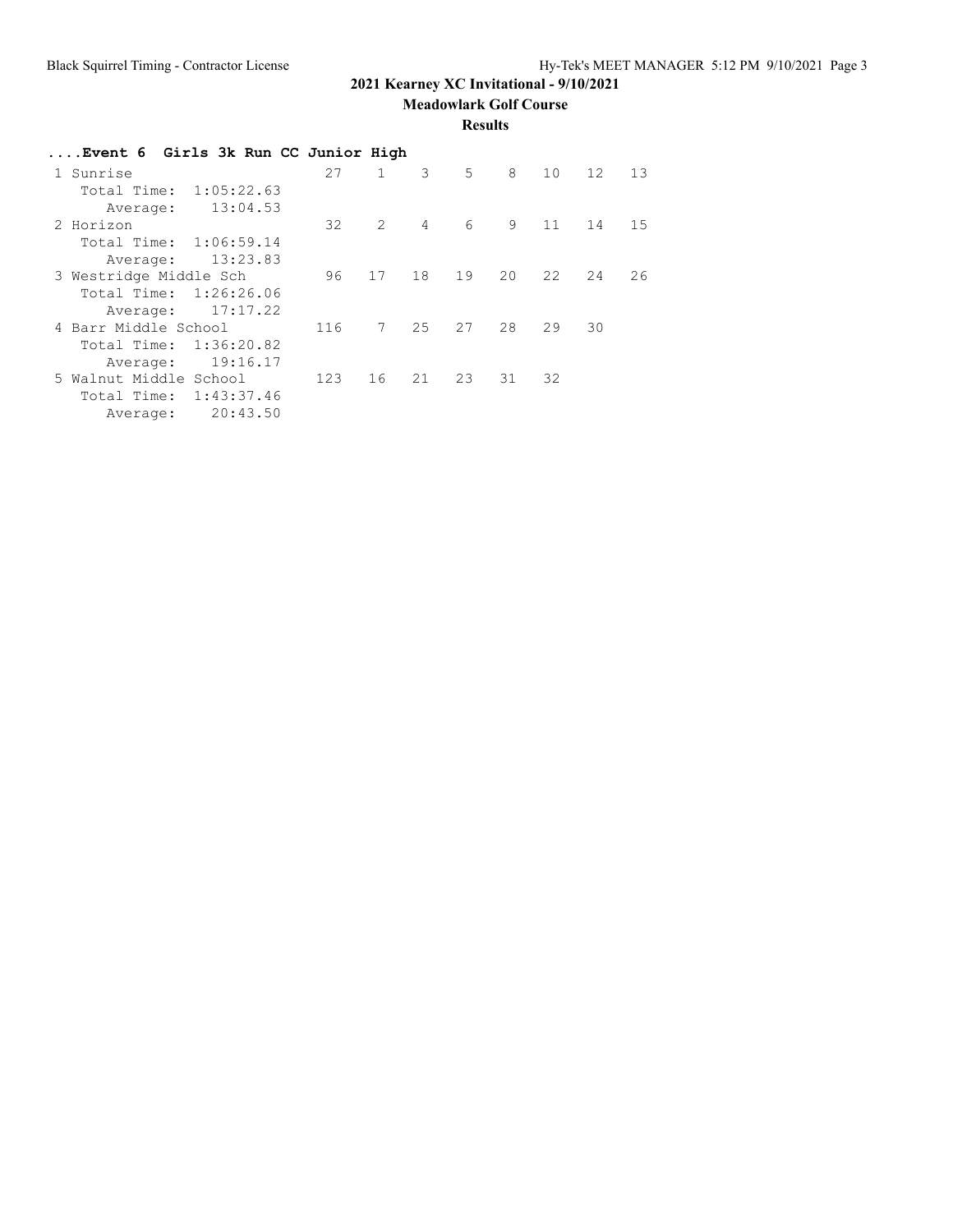**Meadowlark Golf Course**

#### **Results**

## **Event 5 Boys 3k Run CC Junior High**

|                       |                                     | ==================== |        |
|-----------------------|-------------------------------------|----------------------|--------|
| Name                  | Year School                         | Finals               | Points |
| Results - Men         |                                     |                      |        |
| 1 Harter, Kyler       | 08 Sunrise                          | 10:55.80             | 1      |
| 2 Slaymaker, Kaden    | 08 Horizon                          | 11:01.34             | 2      |
| 3 Bentz, Chase        | 08 Sunrise                          | 11:11.51             | 3      |
| 4 Garner, Gordy       | 08 Horizon                          | 11:21.35             | 4      |
| 5 Cope, Canon         | 07 Horizon                          | 11:46.39             | 5      |
| 6 Smith, Ethan        | 07 Westridge Mi                     | 11:52.75             | 6      |
| 7 Carpio, Jorge       | 08 Westridge Mi                     | 12:10.47             | 7      |
| 8 Geist, Carter       | 07 Horizon                          | 12:19.51             | 8      |
| 9 Rahe, Krason        | 08 Horizon                          | 12:25.35             | 9      |
| 10 Stott, Nathan      | 07 Horizon                          | 12:28.65             | 10     |
| 11 Davis, Ben         | 07 Horizon                          | 12:30.20             | 11     |
| 12 Sidders, Brenten   | 08 Westridge Mi                     | 12:35.73             | 12     |
| 13 Ritz, Cooper       | 08 Sunrise                          | 12:37.46             | 13     |
| 14 Howard, Hayden     | 07 Horizon                          | 12:39.13             |        |
| 15 Kriger, Colin      | 07 Horizon                          | 12:41.97             |        |
|                       |                                     | 12:47.03             |        |
| 16 Rundle, Harrison   | 08 Barr Middle School<br>07 Horizon |                      | 14     |
| 17 Holl, Elijah       |                                     | 12:47.39             |        |
| 18 Whalen, Ryan       | 07 Sunrise                          | 12:47.94             | 15     |
| 19 Little, Emryk      | 08 Horizon                          | 12:51.31             |        |
| 20 Olson, Riley       | 07 Horizon                          | 12:51.85             |        |
| 21 Soria, Joel        | 07 Horizon                          | 12:52.59             |        |
| 22 Bishop, Riley      | 08 Barr Middle School               | 12:54.82             | 16     |
| 23 Reagan, Logan      | 07 Horizon                          | 12:56.58             |        |
| 24 Hammond, Benjamin  | 07 Horizon                          | 12:59.96             |        |
| 25 Denney, Jett       | 07 Horizon                          | 13:00.20             |        |
| 26 Green, Zaen        | 07 Horizon                          | 13:04.54             |        |
| 27 Olson, Alijah      | 07 Horizon                          | 13:05.42             |        |
| 28 Fehringer, William | 07 Sunrise                          | 13:06.91             | 17     |
| 29 Koerner, Trey      | 07 Sunrise                          | 13:09.93             | 18     |
| 30 Thiems, Xavier     | 08 Horizon                          | 13:09.96             |        |
| 31 Bayne, Kaden       | 07 Horizon                          | 13:14.05             |        |
| 32 Lungrin, Sam       | 07 Horizon                          | 13:21.38             |        |
| 33 Havranek, Cayson   | 08 Sunrise                          | 13:27.24             | 19     |
| 34 Obermiller, Landyn | 07 Horizon                          | 13:32.40             |        |
| 35 Koester, Max       | 08 Horizon                          | 13:32.82             |        |
| 36 Davis, Riley       | 07 Horizon                          | 13:34.18             |        |
| 37 Perez, Christopher | 08 Walnut Middl                     | 13:35.30             | 20     |
| 38 Haffener, Maxwell  | 08 Sunrise                          | 13:38.59             |        |
| 39 Bennett, Elijah    | 08 Sunrise                          | 13:41.01             |        |
| 40 Inks, Keegan       | 07 Westridge Mi                     | 13:43.42             | 21     |
| 41 Ruzicka, Abraham   | 08 Westridge Mi                     | 13:49.74             | 22     |
| 42 Brinegar, Colton   | 08 Horizon                          | 13:49.87             |        |
| 43 Fowler, Noah       | 07 Horizon                          | 13:50.30             |        |
| 44 Petzet, Andrew     | 07 Sunrise                          | 13:50.62             |        |
| 45 Wells, Andrew      | 07 Sunrise                          | 13:50.64             |        |
| 46 Wilhalm, Jaden     | 07 Horizon                          | 13:55.01             |        |
| 47 Lutt, Jaxon        | 08 Sunrise                          | 13:58.68             |        |
| 48 Estes, James       | 07 Horizon                          | 14:01.41             |        |
| 49 Eilers, Preston    | 07 Horizon                          | 14:02.92             |        |
| 50 Guerrero, Andre    | 08 Westridge Mi                     | 14:04.14             | 23     |
| 51 Waller, Jackson    | 07 Horizon                          | 14:04.38             |        |
| 52 Taylor, Dane       | 08 Horizon                          | 14:10.85             |        |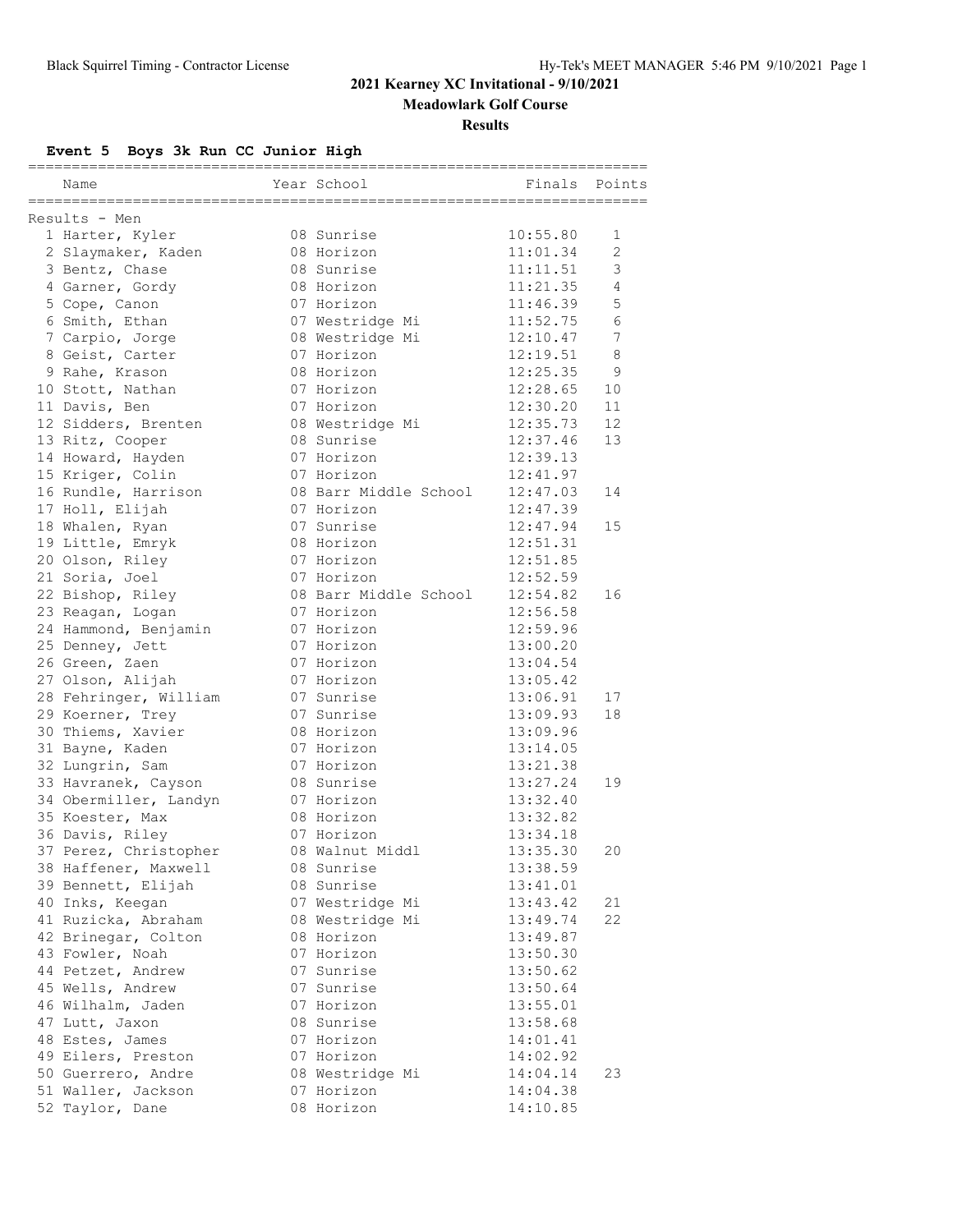**Meadowlark Golf Course**

#### **Results**

| Event 5 Boys 3k Run CC Junior High |                       |          |    |
|------------------------------------|-----------------------|----------|----|
| 53 Bayne, Coltin                   | 07 Horizon            | 14:12.00 |    |
| 54 Wiegert, Cael                   | 08 Walnut Middl       | 14:13.55 | 24 |
| 55 Melton, Ryder                   | 07 Horizon            | 14:14.16 |    |
| 56 Sutton, Moses                   | 07 Sunrise            | 14:16.26 |    |
| 57 Peirce, Ben                     | 08 Westridge Mi       | 14:24.03 | 25 |
| 58 Stade, Alexander                | 07 Horizon            | 14:28.16 |    |
| 59 Bjerke, Trystan                 | 08 Westridge Mi       | 14:33.27 |    |
| 60 Goncalves, Justice              | 08 Horizon            | 14:41.85 |    |
| 61 Amador, Gus                     | 07 Walnut Middl       | 14:44.29 | 26 |
| 62 Dahlke, Ryan                    | 07 Sunrise            | 14:51.18 |    |
| 63 Lin, Ocean                      | 08 Horizon            | 14:56.36 |    |
| 64 Feusner, Carter                 | 07 Horizon            | 15:11.43 |    |
| 65 Sohl, Conner                    | 07 Horizon            | 15:14.87 |    |
| 66 Burgeson, Jared                 | 07 Sunrise            | 15:20.37 |    |
| 67 Goodman, Nolan                  | 07 Barr Middle School | 15:21.34 | 27 |
| 68 Junker, Riley                   | 07 Horizon            | 15:32.26 |    |
| 69 Cady, Ryder                     | 07 Horizon            | 15:32.46 |    |
| 70 Debban, Nolan                   | 08 Sunrise            | 15:36.91 |    |
| 71 Klimek, Hayden                  | 08 Walnut Middl       | 15:37.82 | 28 |
| 72 Dummer, Tristen                 | 07 Sunrise            | 15:38.43 |    |
| 73 McManus, Mason                  | 07 Sunrise            | 15:39.01 |    |
| 74 Folck, Evan                     | 07 Horizon            | 15:43.16 |    |
| 75 Rodenhorst, Will                | 07 Horizon            | 15:49.46 |    |
| 76 Herron, Layton                  | 07 Horizon            | 15:52.31 |    |
| 77 Richardson, Charles             | 07 Sunrise            | 15:53.92 |    |
|                                    |                       |          |    |
| 78 Snider, Afton                   | 07 Sunrise            | 15:59.59 |    |
| 79 Sebastian, Erin                 | 07 Walnut Middl       | 16:00.51 | 29 |
| 80 Gomez, Sam                      | 07 Horizon            | 16:02.12 |    |
| 81 Karr, Joshua                    | 07 Westridge Mi       | 16:17.02 |    |
| 82 Bals, Lucas                     | 07 Faith Christian    | 16:18.07 |    |
| 83 Dickey, Gavin                   | 07 Horizon            | 16:26.51 |    |
| 84 Mendoza, Isaiah                 | 08 Horizon            | 16:36.29 |    |
| 85 Valenzuela, Alex                | 07 Sunrise            | 16:38.26 |    |
| 86 Lewis, Micah                    | 07 Horizon            | 16:47.51 |    |
| 87 Martinez, Leonardo              | 07 Barr Middle School | 16:47.90 | 30 |
| 88 Coakley, Landon                 | 07 Horizon            | 16:50.64 |    |
| 89 Hinrikus, Liam                  | 08 Westridge Mi       | 16:55.69 |    |
| 90 Smidt, Bryton                   | 07 Westridge Mi       | 16:59.10 |    |
| 91 Ristine, Dreyden                | 07 Sunrise            | 17:13.84 |    |
| 92 Hoffman, Blake                  | 08 Sunrise            | 17:39.64 |    |
| 93 Krukemeyer, Lane                | 07 Sunrise            | 18:03.84 |    |
| 94 Kish, Brody                     | 07 Sunrise            | 18:13.75 |    |
| 95 Mueting, Evan                   | 07 Sunrise            | 18:16.03 |    |
| 96 Akers, Carter                   | 08 Horizon            | 18:21.56 |    |
| 97 Juhl, Cole                      | 07 Sunrise            | 18:29.13 |    |
| 98 Sheldon, Trace                  | 07 Sunrise            | 18:29.43 |    |
| 99 Ernst, Blake                    | 08 Sunrise            | 18:33.24 |    |
| 100 Peplinski, Braeden             | 08 Sunrise            | 18:38.74 |    |
| 101 Lemos, Braxtyn                 | 07 Westridge Mi       | 18:41.62 |    |
| 102 Smith, Arik                    | 08 Walnut Middl       | 18:43.51 | 31 |
| 103 Tercero, Tino                  | 08 Walnut Middl       | 18:45.47 | 32 |
| 104 Wasmund, Jaxon                 | 07 Horizon            | 19:09.67 |    |
| 105 Hansen, Aksel                  | 08 Barr Middle School | 19:12.23 | 33 |
| 106 Goble, Gavin                   | 07 Horizon            | 19:18.86 |    |
| 107 Verduzco, Jesvin               | 07 Sunrise            | 19:22.70 |    |
|                                    |                       |          |    |